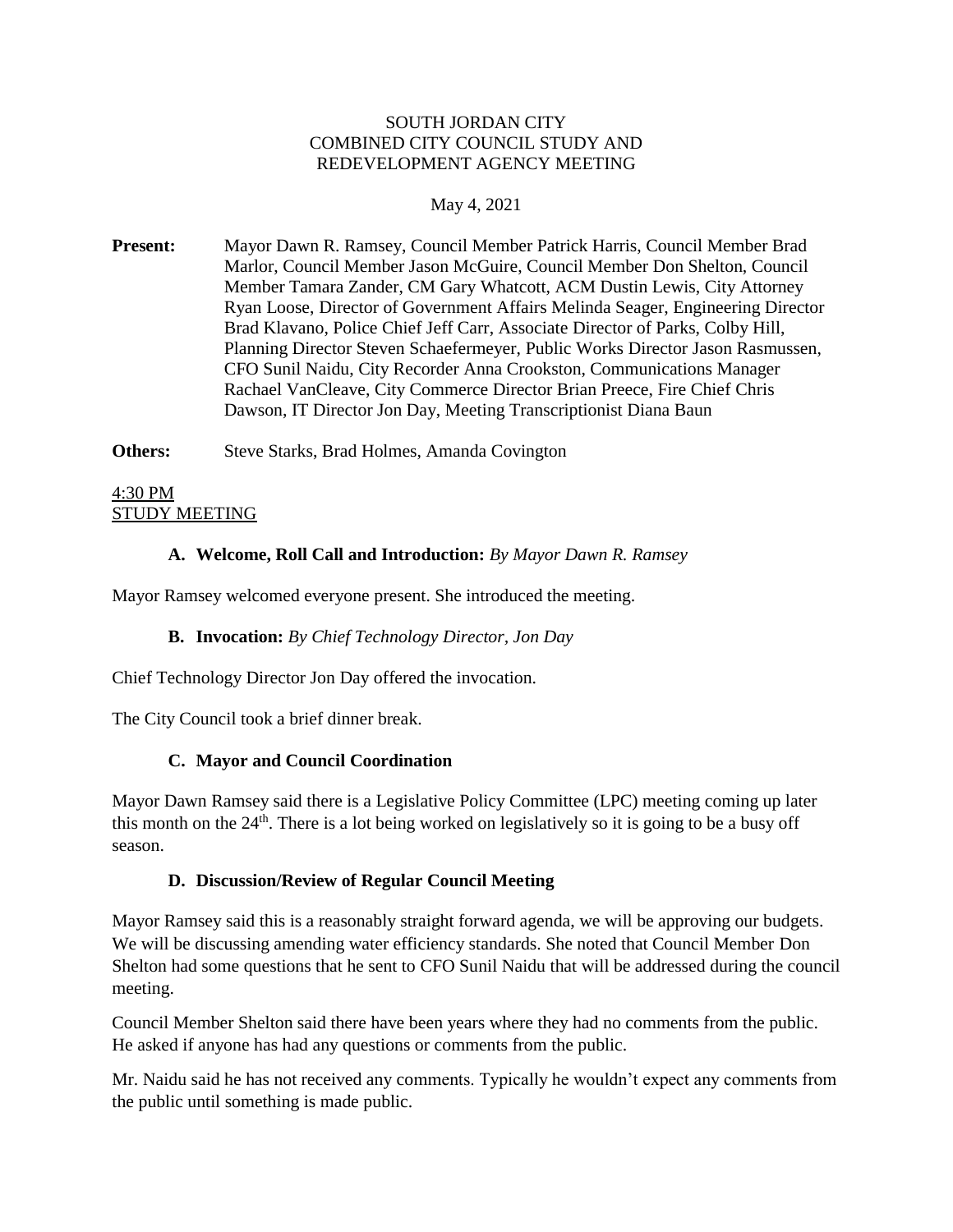Mayor Ramsey said she has not heard from anyone regarding the budgets. In the council meeting they will go through their city budget, Redevelopment Agency (RDA) budget and Municipal Building Authority (MBA) budget. After that, they have a final update from City Attorney Ryan Loose on King Benjamin Court and a presentation as part of the water efficiency standards presentation.

City Manager Gary Whatcott said that we had assessments that residents of King Benjamin Court had to pay, and we have some that have never paid so they are going to be discussing during the council meeting what the council would like the city to do. Are they going to collect? They will discuss how they are going to approach that.

Mayor Ramsey asked for a motion to amend the agenda. They are going to introduce their guests and then go into a closed session to discuss character and competency of personnel. After that they will close, recess to the RDA meeting and have a closed meeting for the Redevelopment Agency meeting for the discussion of the purchase, exchange or lease of real property.

## **Council Member Zander made a motion to amend the study meeting agenda to add an item to discuss the character, professional competence of an individual. Council Member Shelton seconded the motion. The vote was unanimous in favor.**

Mayor Ramsey introduced the Senior Executive Team from the Larry H. Miller Group, CEO Steve Starks, President of Larry H. Miller Real Estate Brad Holmes, and Chief Communications and Government Affairs Officer of the Larry H. Miller Organization Amanda Covington. They are our newest city partners and owners of Daybreak. We have a very long history working with Daybreak, they are a big part of the city. She looks forward to working with them and making the best outcomes for the future of the city and the buildout of the west part of the city. She asked the city council to introduce themselves.

Council Member Patrick Harris said he is from District 1 which is on the most eastern side of South Jordan.

Council Member Jason McGuire said he is from District 5, he covers the middle of the city.

Council Member Tamara Zander said she covers District 4 and she has a long skinny district that goes from I-15 all the way into Daybreak on the south end of the city.

Mayor Ramsey said they know her as they have met before.

Council Member Don Shelton said he covers District 3 which is most of Daybreak, including some traditional neighborhoods as well.

Council Member Brad Marlor said he covers District 2, it starts at 2200 West and goes out towards Bangerter a little bit further and covers that central part of old South Jordan from about 10600 South to the north border of the city.

Mayor Ramsey introduced the City Manager Gary Whatcott, the Assistant City Manager Dustin Lewis and City Attorney Ryan Loose.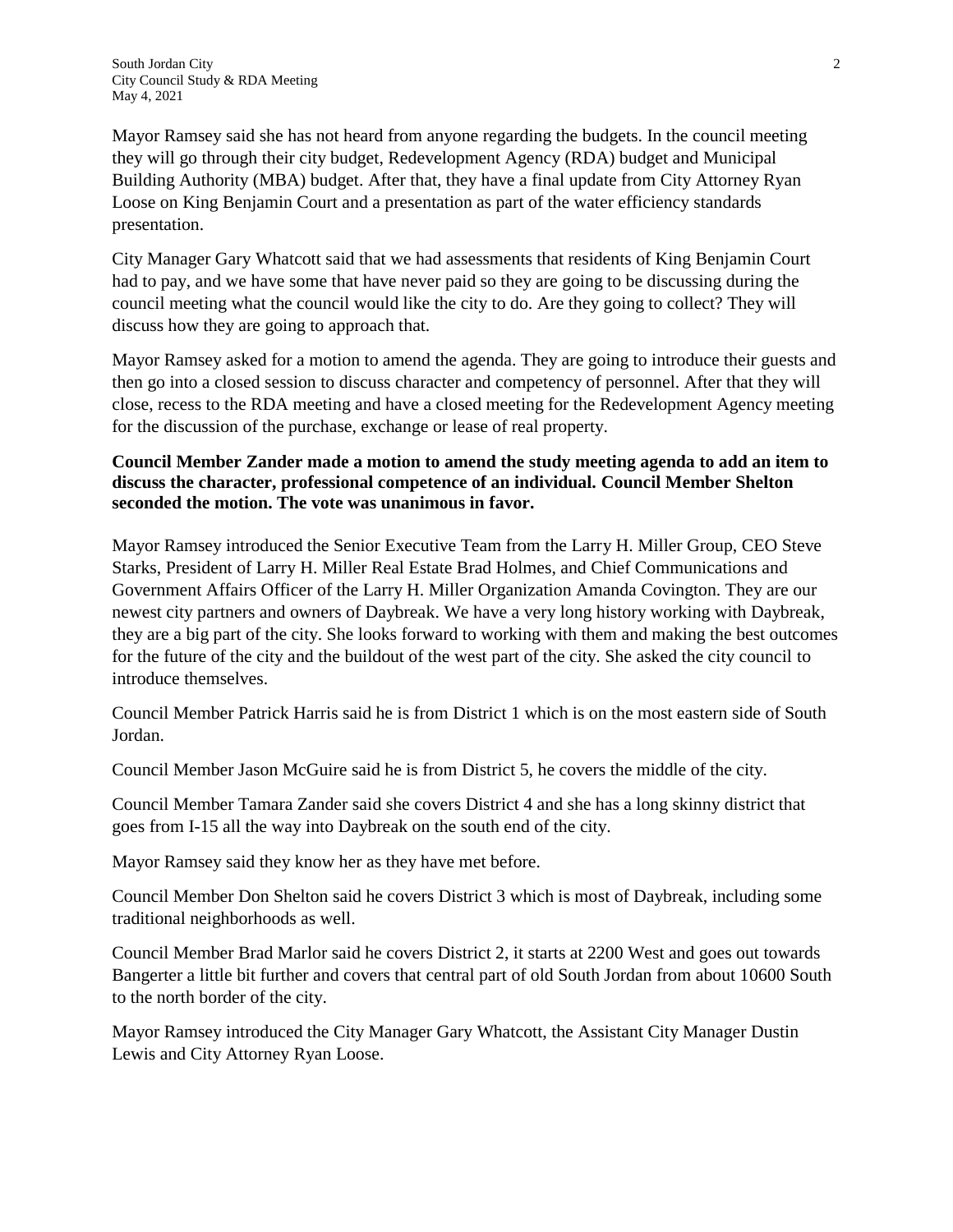Mr. Starks said they couldn't be more excited about this opportunity they've been pursuing for several months and finally closed on a few weeks ago. Before he talks about Daybreak specifically, he mentioned they have a strong history with South Jordan already. When he was hired by Mr. Miller 14 or 15 years ago, he remembers sitting in his office when he received a phone call about 11400 South and trying to get that to go all the way west and he helped facilitate that. To see what that has turned in to today is pretty remarkable. Also, their theater at The District is something they are very proud of and they love the fact that the theater, here in South Jordan City, is one of the best performing theaters in the country. Even through Coronavirus, when they had movie releases it has performed really well. They have appreciated the partnership for a long time. He is a South Jordan resident, his wife grew up in South Jordan and they live in Daybreak and have lived there for about 14 years. It is home to them in a very real way. His oldest daughter's first best friend was Council Member McGuire's oldest daughter because they were neighbors. To him, this is more than a business venture, it is about home, community and building; that is something they are really excited about. They believe this represents the best of what the Larry H. Miller Group stands for, building the communities, enriching the communities and blessing lives. Their strategy really is to diversify their portfolio and they really liked this opportunity because they were familiar with the project. We have high growth in this area and that's something they want to continue to see and put their fingerprints on. They have seen opportunities to do that working with the city and other stakeholders in a meaningful way. They are on a bit of a listening tour, meeting with key stakeholders. They met with the school district last week, they met with the mayor and this meeting is part of that. Fortunately, he believes their organization is able to have strong relationships up and down I-15, so part of their listening tour is telling the story of Daybreak and South Jordan, and what this place has to offer. There is obviously 300 acres that are really key that they want to work with the city on to make something really special now and into the future. They are very excited and look forward to this relationship and want to be great partners, they want to be challenged that way too with feedback and what's on the city's mind.

Mr. Holmes said they are excited. He lives in South Jordan as well, his wife grew up in South Jordan, his wife and Mr. Starks' wives went to school together. In regards to how the management is going at Daybreak, it used to be managed under a management agreement with a company called Daybreak Communities, and they managed the asset for a previous owner. As a part of their acquisition they will manage that themselves and have hired the majority of the team that works with Daybreak Communities. They had a previous real estate group of a few employees, they have now moved their offices out to SoDa Row. He goes out there every day and is helping that team to understand more about the Larry H. Miller Group, their vision and the relationships they desire to have with stakeholders and others. He has been in the real estate industry his whole life so it is exciting to be able to work on a project such as this in such a great city.

Council Member Zander asked where their offices are located in SoDa Row, if they took over the second floor?

Mr. Holmes responded they did take over the second floor, as well as the teeny one down on the first floor, right around the corner from Council Member Zander.

Ms. Covington said as they were looking in due diligence at acquiring Daybreak, they enter business agreements because they share values and they see something that is reflective of their organization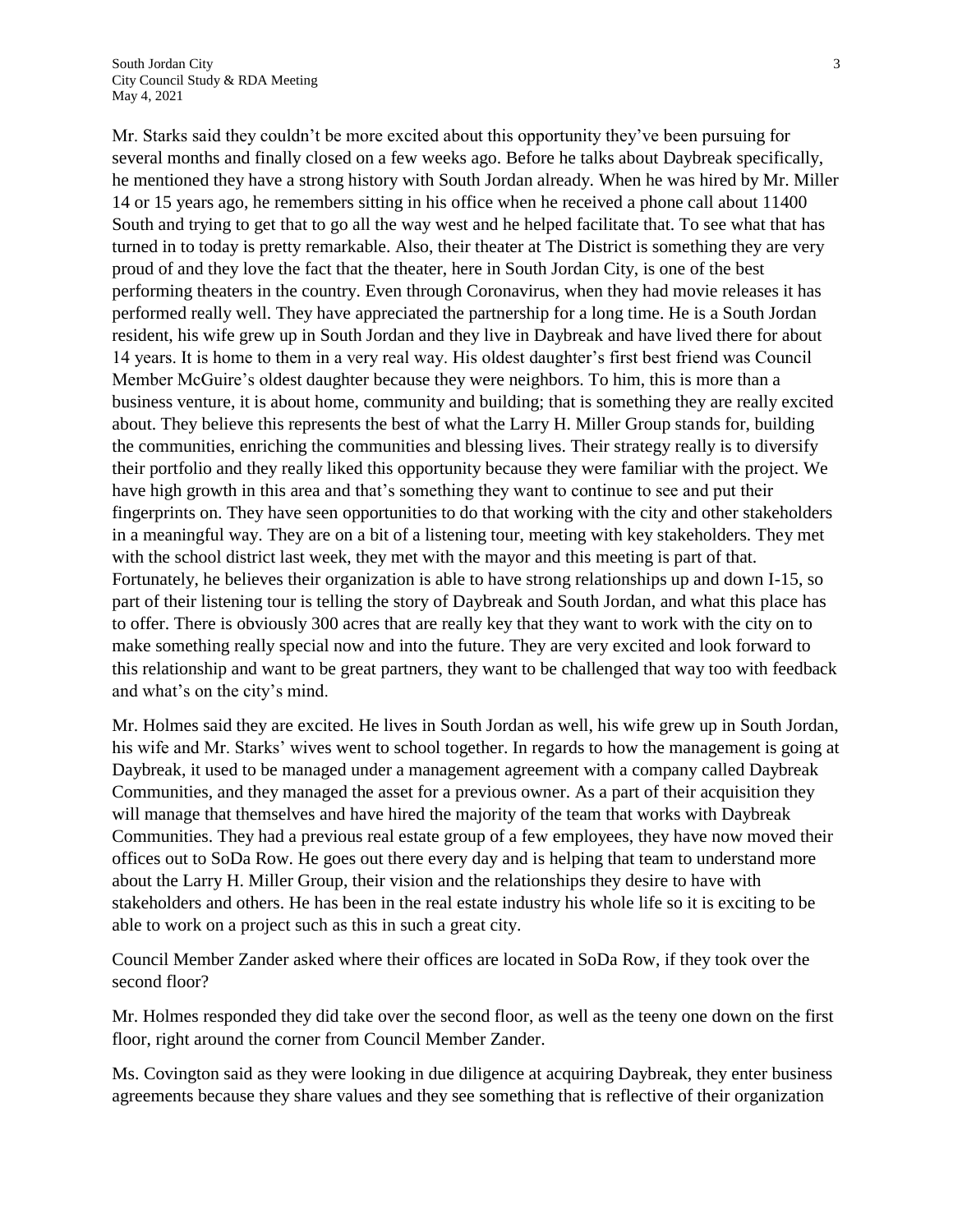and mission, vision and values. They saw a lot of that in South Jordan City and the Daybreak community. It aligns really well with who they are and they want to continue to carry on that legacy and improve on what's already been put there, as well as realize the vision that Mr. Starks laid out. They are excited to move forward on that.

Mayor Ramsey said she has heard Mr. Holmes share a personal story about when Daybreak was in its infancy and how he spent Saturdays at the first model home, she asked him to share that story.

Mr. Holmes said they used to have a family business, now it's just the family name; two of his brothers own Holmes Homes and he grew up in the residential home building business. Holmes Homes was the first builder to sign the contract to go out and build in Daybreak. At that time he was working for the business and went out and was overseeing and supervising model homes that were built out there, while giving out hot dogs and lemonade at the very first model home's grand opening. He just loves what Daybreak has done, it really is an incredible development. In order to do that it takes a lot of good relationships and it is an incredible development.

Mr. Starks said they are really hands on. The first day after they closed on it, he was driving out of Daybreak and there is a bit of a cell phone hotspot. He contacted Mr. Holmes, as a resident, asking how they can get better cellphone coverage there.

## **Council Member Marlor motioned to go into a closed session to discuss character and competency of personnel. Council Member McGuire seconded the motion.**

## *RECESS STUDY MEETING TO MOVE TO EXECUTIVE CLOSED SESSION*

**Council Member Marlor made a motion to go into executive closed session. Council Member McGuire seconded the motion. The vote was unanimous in favor.** 

# **E. Executive Closed Session:**

E.1. Discuss the character or professional competence of an individual.

**Council Member McGuire made a motion to end discussion of an individual and move to discuss the purchase, exchange or lease of real property. Council Member Shelton seconded the motion. The vote was unanimous in favor.** 

E.2. Discuss the purchase, exchange, or lease of real property.

# *RECESS STUDY MEETING TO MOVE TO EXECUTIVE CLOSED SESSION*

**Council Member Harris made a motion to go into executive closed session to discuss reasonably imminent litigation. Council Member Zander seconded the motion. The vote was unanimous in favor.** 

*F.* **Executive Closed Session Item:** Discussion of reasonably imminent litigation.

# *ADJOURN EXECUTIVE CLOSED SESSION AND RETURN TO STUDY MEETING*